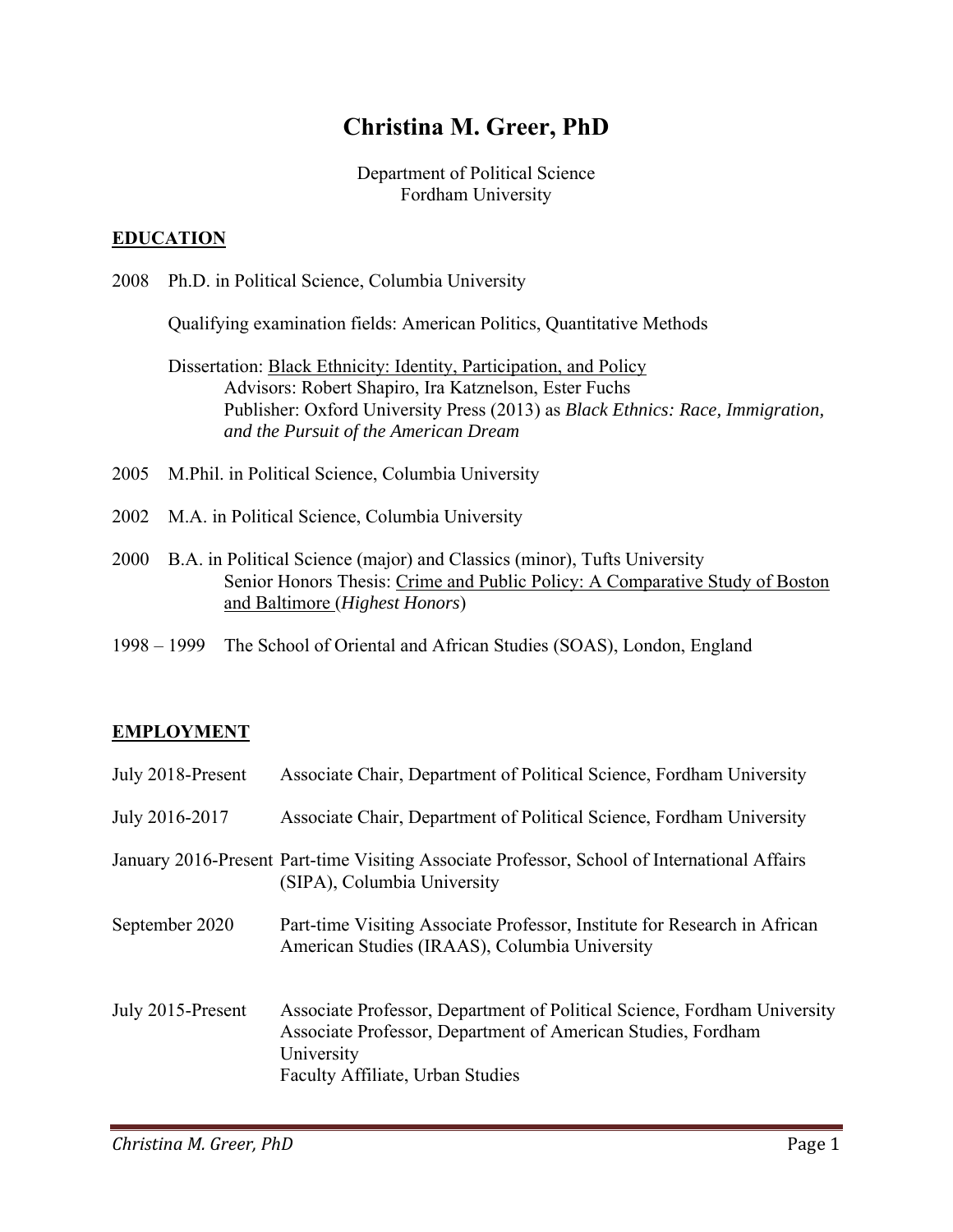|                | Faculty Affiliate, Center on Race, Law and Justice, Fordham University<br>Law School                                                                |
|----------------|-----------------------------------------------------------------------------------------------------------------------------------------------------|
| July 2009-2015 | Assistant Professor, Department of Political Science, Fordham University<br>Faculty Affiliate, American Studies<br>Faculty Affiliate, Urban Studies |
| July 2007-2009 | Mellon Post-Doctoral Fellow, Department of Government, Smith College                                                                                |
| July 2006-2007 | Mendenhall Pre-Doctoral Fellow, Department of Government, Smith<br>College                                                                          |

#### **FIELDS OF SPECIALIZATION**

| <b>American Politics</b>              | <b>Inequality &amp; American Politics</b> | <b>Methods</b>              |
|---------------------------------------|-------------------------------------------|-----------------------------|
| <b>American Politics</b>              | <b>African American Politics</b>          | <b>Research Methods</b>     |
| Urban Politics and Policy             | Race and Ethnicity                        | <b>Quantitative Methods</b> |
| Campaigns and Elections               | Immigration                               | <b>Qualitative Methods</b>  |
| Congress                              | <b>Identity Politics</b>                  |                             |
| Presidency                            | Labor and Class Politics                  |                             |
| <b>American Political Development</b> |                                           |                             |

#### **ACADEMIC HONORS, GRANTS, & FELLOWSHIPS (select)**

| 2019      | SIPA, Columbia University "Top Five Course" Teaching Award                        |
|-----------|-----------------------------------------------------------------------------------|
| 2018      | Fordham University 2018 Award for Teaching in the Social Sciences                 |
| 2018-2019 | McSilver Institute Fellow, New York University                                    |
| 2018      | Faculty Research Fellowship, Fordham University                                   |
| 2014      | W.E.B. Du Bois Book Award, National Conference of Black Political<br>Scientists   |
| 2012-2013 | Faculty Research Fellowship, Fordham University                                   |
| 2010-2011 | First Year Faculty Research Grant (\$6300), Fordham University                    |
| 2007-2008 | Crossroads in the Study of the Americas (CISA) Fellow, Five Colleges              |
| 2007-2008 | Quantitative Methods Course Development Grant, Smith College                      |
| 2006-2007 | Erskine Peters Dissertation Year Fellowship, Notre Dame University,<br>(declined) |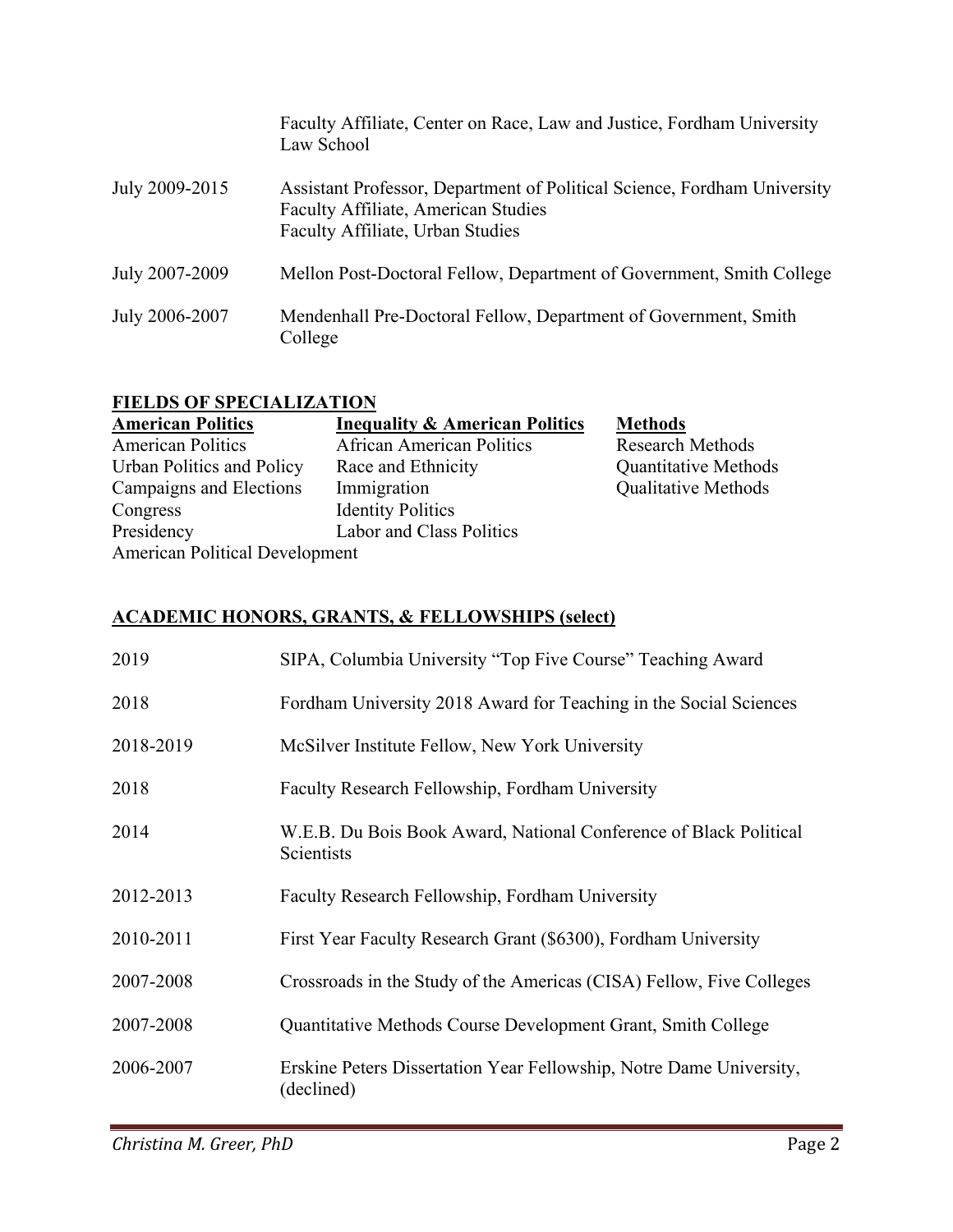| 2005-2006 | Institute for Social and Economic Research and Policy (ISERP) Graduate<br>Fellow, Columbia University |
|-----------|-------------------------------------------------------------------------------------------------------|
| 2004-2005 | John W. Kluge Presidential Scholars Graduate Fellowship, Columbia<br>University, (declined)           |
| 2003-2005 | George E. Haynes Fellow, Columbia University                                                          |
| 2001-2003 | Faculty Fellowship, Columbia University                                                               |
| 2000-2001 | Coro Fellowship in Public Affairs, New York, NY                                                       |

# **PUBLICATIONS**

| 2021 | Sister Insider, Sister Outsider: Barbara Jordan and Fannie Lou Hamer to Stacey<br>Abrams. Cambridge University Press. Forthcoming                                                                                                                                                    |
|------|--------------------------------------------------------------------------------------------------------------------------------------------------------------------------------------------------------------------------------------------------------------------------------------|
| 2019 | Black Politics in Transition: Immigration, Suburbanization, and Gentrification.<br>Edited Volume. Co-editor Candis Watts-Smith. Routledge Press.                                                                                                                                     |
| 2019 | "The Necessity of REP Scholars and Scholarship"<br>PS: Political Science and Politics. Volume 53 Iss.1, p 144                                                                                                                                                                        |
| 2019 | "Conducting a Survey and Interviews with a New York City Union" in An<br>Unorthodox Guide to Fieldwork, Columbia University Press                                                                                                                                                    |
| 2019 | "A Nation Divided Still: How a Vote for Trump Says More about the Voter than<br>the Candidate Himself" in The Dream Revisited Contemporary Debates About<br>Housing, Segregation, and Opportunity. Edited by Ingrid Gould Ellen and Justin<br>Peter Steil. Columbia University Press |
| 2018 | "2018 Election Reflection: It's Time for Political Scientists to Come Off of the<br>Sidelines" Political Science Now, Dec 2018                                                                                                                                                       |
| 2018 | "The Hate that Hate Produced: Donald Trump and the American Presidency"<br>National Political Science Review, Volume 19 Iss. 2, p106-7.                                                                                                                                              |
| 2018 | "Hart-Celler and the Effects on African American and Immigrant Incorporation"<br>National Political Science Review, Volume 19 Iss. 1, p14-28.                                                                                                                                        |
| 2017 | "Scholarly Engagement with the Public: the Risks and Benefits of Engaging<br>Outside of the Classroom" Political Communication, Vol. 35, Iss. 1                                                                                                                                      |
| 2017 | Review of Evelyn M. Simien. Historic Firsts: How Symbolic Empowerment                                                                                                                                                                                                                |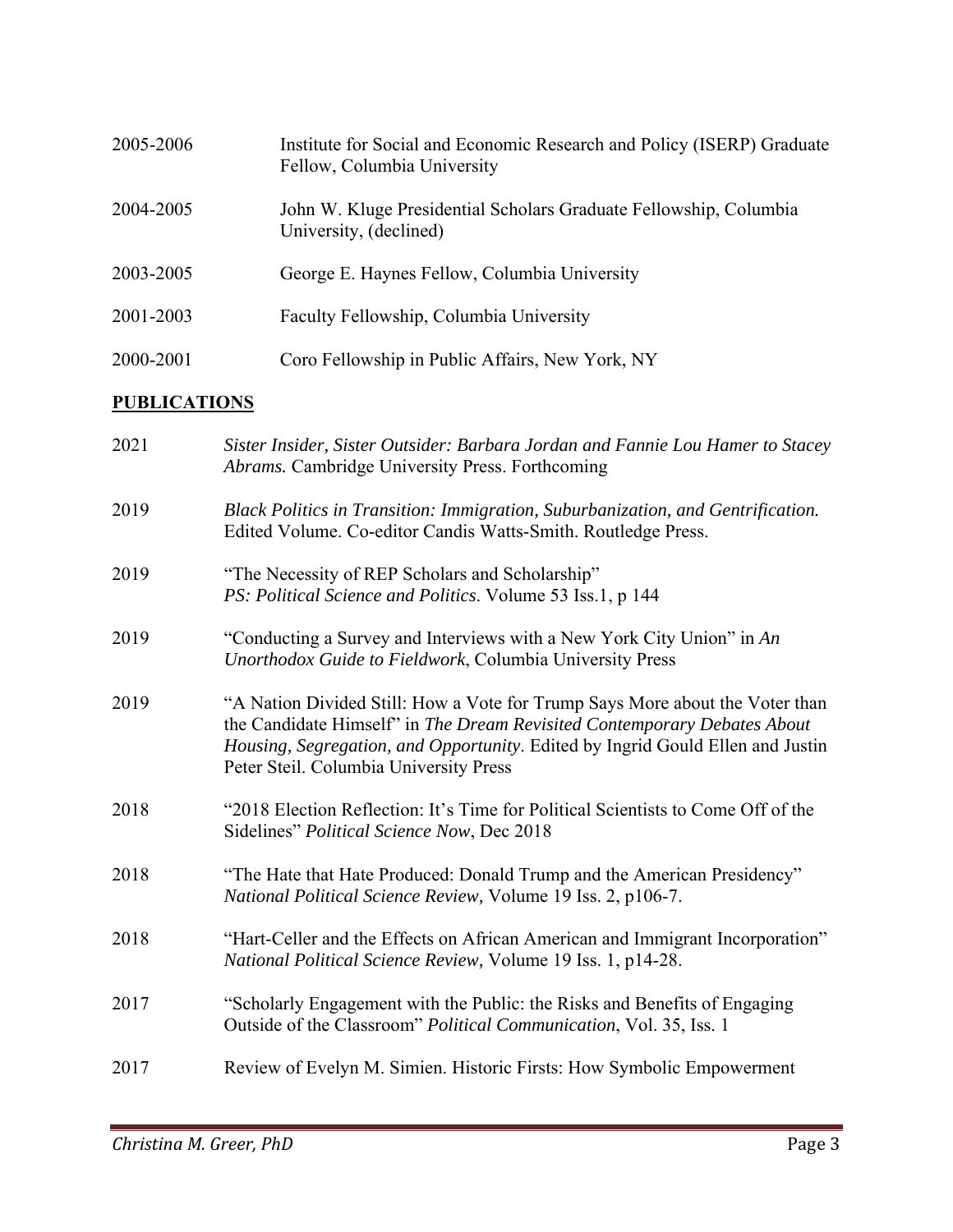|      | Changes U.S. Politics. (Oxford University Press, 2016), in Perspective on<br><i>Politics</i> , Vol. 16, Issue 1                                                                                                                                               |
|------|---------------------------------------------------------------------------------------------------------------------------------------------------------------------------------------------------------------------------------------------------------------|
| 2016 | "To Be Young, Gifted, Black, and a Woman: A Comparison of the Presidential<br>Candidacies of Charlene Mitchell and Shirley Chisholm" In Distinct<br>Identities: Minority Women in U.S. Politics. Nadia Brown and Sarah Gershom<br>(eds). Routledge Press.     |
| 2016 | "Racial and Ethnic Politics" (with Jeff R. Smith) In CQ Press Guide to Urban<br>Politics. CQ Press.                                                                                                                                                           |
| 2016 | "Obama's Racial Legacy" Columbia Public Policy Review. Vol 1, No.1, Fall                                                                                                                                                                                      |
| 2015 | "African-American Candidates for the Presidency and the Foundation of Black<br>Politics in the Twenty-first Century" Politics, Groups, and Identities, Vol 4, Issue<br>4, July, p638-651.                                                                     |
| 2014 | "The International Dimensions of Everyday Black Political Participation" (with<br>Robin J. Hayes). Journal of African American Studies, Vol. 18, Issue 3, p353-71.                                                                                            |
| 2013 | Black Ethnics: Race, Immigration, and the Pursuit of the American Dream.<br>Oxford University Press.                                                                                                                                                          |
| 2013 | Review of Andra Gillespie. The New Black Politician: Cory Booker, Newark, and<br>Post Racial America. (New York University Press, 2012), in Political Science<br><i>Quarterly</i> , Vol. 128, No. 1, Spring, pp200-01.                                        |
| 2010 | Review of Donald Kinder and Cindy Kam. Us Against Them: Ethnocentric<br>Foundations of American Opinion (The University of Chicago Press, 2009), in<br>Political Science Quarterly Vol. 125, No. 4, Winter, pp724-25.                                         |
| 2007 | Review of Reuel Rogers. Afro-Caribbean Immigrants and the Politics of<br>Incorporation: Ethnicity, Exception, or Exit (New York: Cambridge Press,<br>2006), in SOULS: A Critical Journal of Black Politics, Culture, and Society Vol.<br>9, No. 2, April-June |
|      | <b>Opinion Editorials (selected)</b>                                                                                                                                                                                                                          |

#### 2021 "Dear Kamala Harris, It's a Trap!" New York Times. July https://www.nytimes.com/2021/06/29/opinion/kamala-harris-joe-biden.html

2020- Present Political Editor and Columnist at TheGrio.com

2020-Present Editor at Large at Ozy.com

2020 "Is American Finally Having Its Moment of Anagnorisis?" Ozy.com. November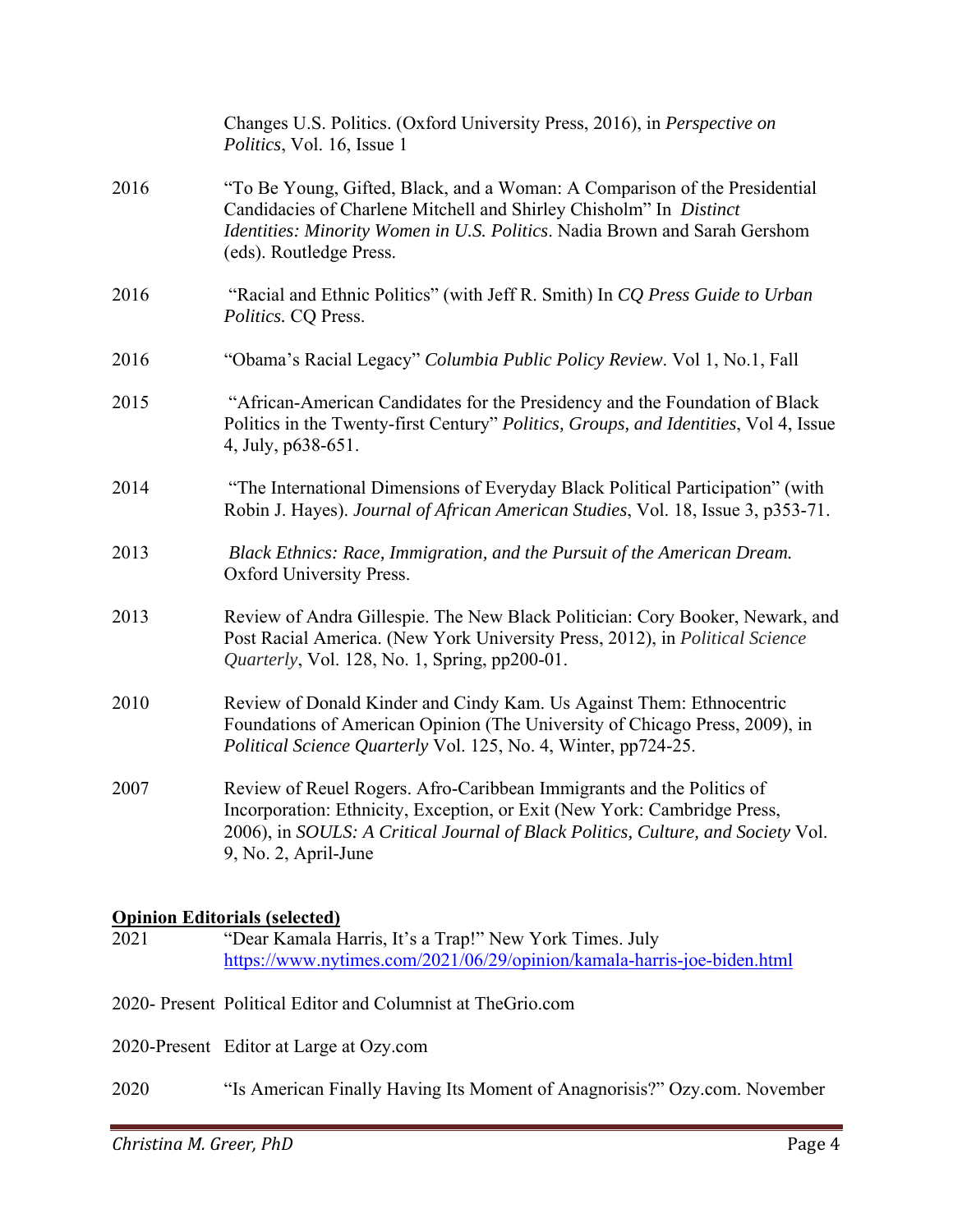|      | https://www.ozy.com/news-and-politics/is-america-finally-having-her-moment-<br>of-anagnorisis/396849/                                                                                                                                                                                           |
|------|-------------------------------------------------------------------------------------------------------------------------------------------------------------------------------------------------------------------------------------------------------------------------------------------------|
| 2020 | "There's Only One Choice for Biden" The Daily Beast. April<br>https://www.thedailybeast.com/stacey-abrams-is-the-only-vice-presidential-pick-<br>for-joe-biden-heres-why?ref=author                                                                                                             |
| 2020 | "Black Voters Turn to Mike Bloomberg" The Daily Beast. February<br>https://www.thedailybeast.com/are-black-voters-quietly-turning-to-mike-<br>bloomberg?ref=author                                                                                                                              |
| 2018 | "If Anyone Can Be America's First Black Woman Governor, It's Stacey Abrams"<br>The Daily Beast. April<br>https://www.thedailybeast.com/if-anyone-can-be-americas-first-black-woman-<br>governor-its-stacey-abrams                                                                               |
| 2018 | "Oprah 2020: Calm Down" Newsday. January.<br>https://www.newsday.com/opinion/commentary/oprah-2020-calm-down-<br>1.16030567                                                                                                                                                                     |
| 2017 | "Trump Tears Down LBJ's Great Society Piece by Piece" BillMoyers.com.<br>August. http://billmoyers.com/story/maga-trump-tears-down-great-society/                                                                                                                                               |
| 2017 | "Trump is Who He Has Always Been." Newsday. August.<br>http://www.newsday.com/opinion/commentary/trump-is-who-he-s-always-been-<br>1.14049780                                                                                                                                                   |
| 2017 | "The Dignity of the Presidency" Newsday. January<br>https://www.newsday.com/opinion/commentary/the-dignity-of-the-presidency-<br>1.12953244                                                                                                                                                     |
| 2016 | "Teaching Trump" Chronicle of Higher Education: The Chronicle Review.<br>November. http://www.chronicle.com/article/Teaching-Trump/238178                                                                                                                                                       |
|      | 2015-Present Weekly Op-Ed Columnist for The Amsterdam News (One of the oldest Black<br>owned newspaper in the U.S.)                                                                                                                                                                             |
| 2015 | "Presidential candidates ignore the costs of unpaid internships" Washington Post.<br>December. https://www.washingtonpost.com/opinions/presidential-candidates-<br>ignore-the-costs-of-unpaid-internships/2015/12/03/07436850-99d6-11e5-94f0-<br>9eeaff906ef3 story.html?utm term=.4ceb3854e1be |
| 2014 | "Certain Issues Needed to Be Addressed." New York Times - Room for Debate.<br>January.                                                                                                                                                                                                          |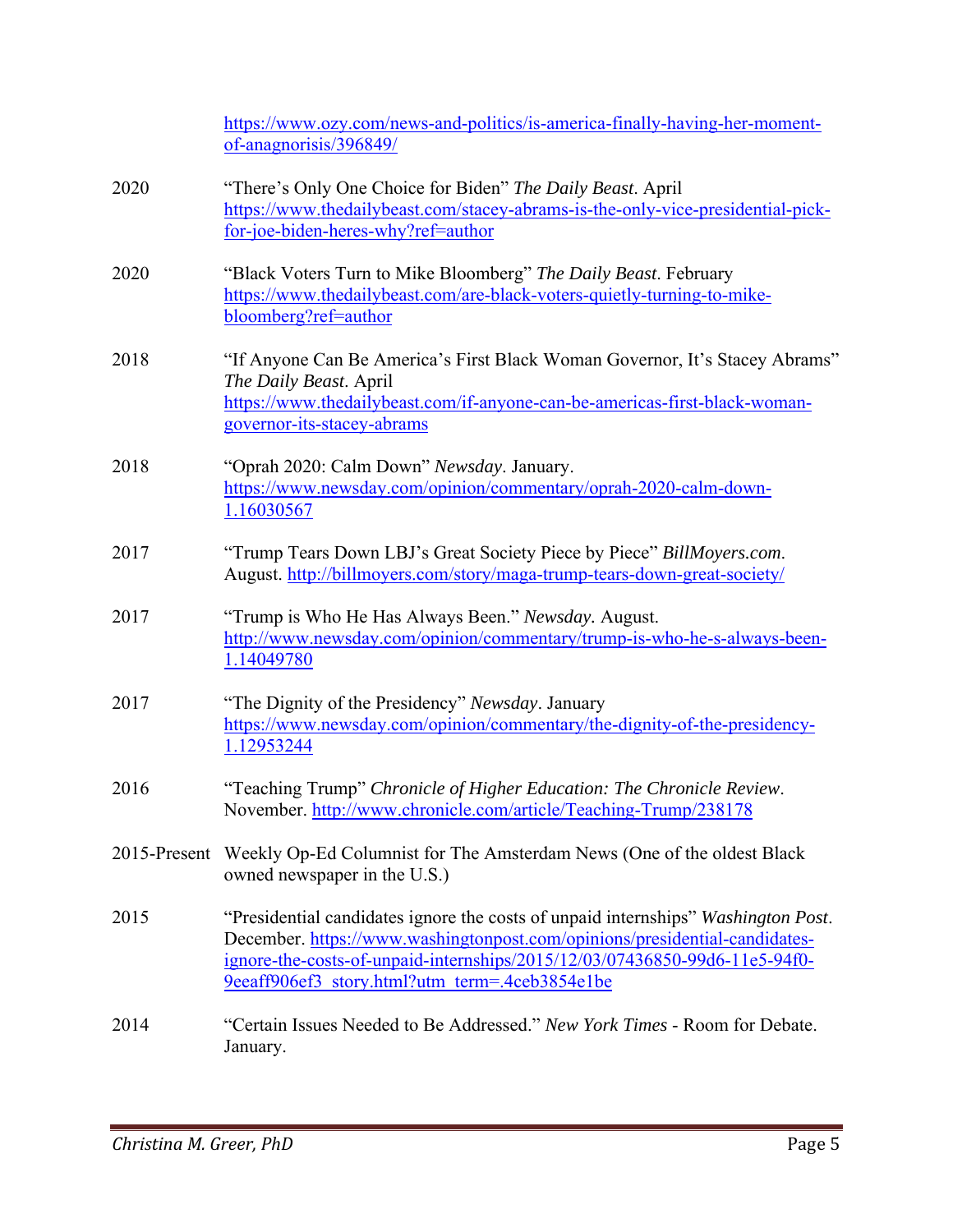http://www.nytimes.com/roomfordebate/2014/01/02/were-inaugural-speakersrude-to-bloomberg-or-speaking-truth-to-power/at-the-mayoral-inaugurationcertain-issues-needed-to-be-addressed

## **Other Publications**

| 2019 | The Life of Bayard Rustin, TedEd Script Author and Narrator.<br>https://ed.ted.com/lessons/an-unsung-hero-of-the-civil-rights-movement-christina-<br>greer                                                         |
|------|--------------------------------------------------------------------------------------------------------------------------------------------------------------------------------------------------------------------|
| 2019 | The Genius of James Baldwin, TedEd Script Author and Narrator.<br>https://ed.ted.com/lessons/notes-of-a-native-son-the-world-according-to-james-<br>baldwin-christina-greer                                        |
| 2019 | The Courage of Ida B Wells, TedEd Script Author and Narrator.<br>https://ed.ted.com/lessons/how-one-journalist-risked-her-life-to-hold-murderers-<br>accountable-christina-greer                                   |
| 2017 | How Do Executive Orders Work?, TedEd Script Author and Narrator.<br>https://ed.ted.com/lessons/how-do-executive-orders-work-christina-greer                                                                        |
| 2012 | Does Your Vote Count? The Electoral College Explained, TedEd Script Author<br>and Narrator. http://ed.ted.com/lessons/does-your-vote-count-the-electoral-<br>college-explained-christina-greer                     |
| 2012 | Gerrymandering: How Drawing Jagged Lines Can Impact An Election, TedEd<br>Script Author and Narrator. http://ed.ted.com/lessons/gerrymandering-how-<br>drawing-jagged-lines-can-impact-an-election-christina-greer |

#### **Works in Progress**

"Black Women: Keepers of Democracy, the Democratic Process, and the Democratic Party" (with Christine Slaughter and Chaya Crowder). Under review at *Journal of Race, Ethnicity, and Politics* 

#### **TEACHING EXPERIENCE**

Fordham University: *Introduction to Politics*; *Introduction to Urban Politics*; *Methodology/Political Analysis*; *Congress*; *Black Ethnic Politics*; *Urban Political Processes; Political Parties and Elections; Campaigns and Elections; Racial and Ethnic Politic, Presidential Elections*

Columbia University (SIPA): *Race Policy and American Politics* 

Columbia University (IRAAS): *Black Politics in Transition*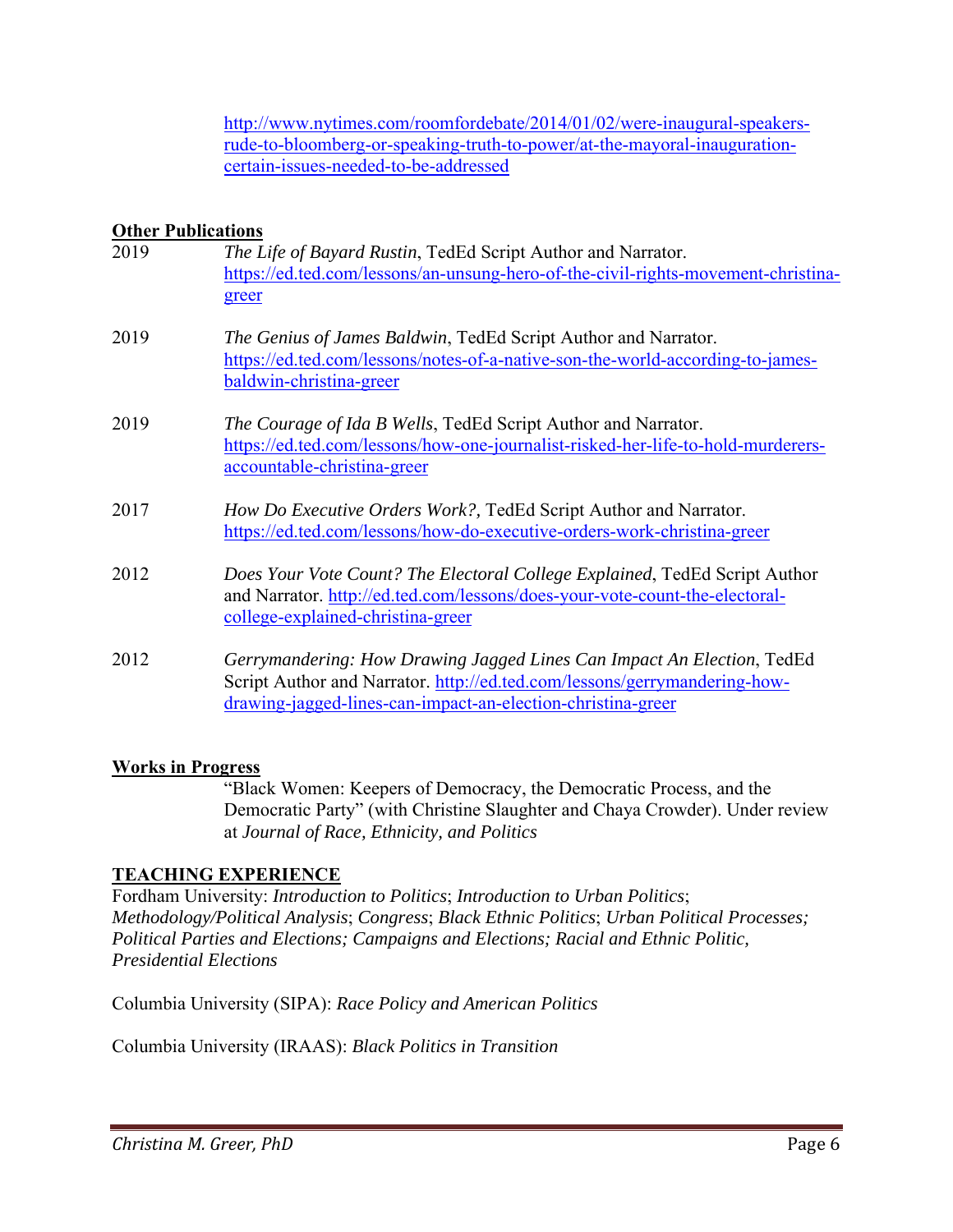# **INVITED PRESENTATIONS, LECTURES, & DISCUSSIONS (selected)**

| 2020        | Invited Lecturer at New York University, St. Louis University, Tufts University,<br>LinkedIn, Google, African American History Museum of Boston, Christiana<br><b>Cares Hospital Systems</b> |
|-------------|----------------------------------------------------------------------------------------------------------------------------------------------------------------------------------------------|
|             | 2020-Present Fellowship Committee, Ford Foundation, Washington, DC                                                                                                                           |
| 2018        | Invited Lecturer, "Getting Students out of the Classroom and into NYC Museums:<br>Negotiating Access and Invisible Boundaries." The MET Museum, New York,<br><b>NY</b>                       |
| 2018-19     | Guest Host. The Brian Lehrer Show. WNYC (New York affiliate of NPR)                                                                                                                          |
| 2018        | Invited Lecturer, "Underrepresented Undergraduates Interested in PhD Programs"<br>CUNY, New York, NY                                                                                         |
| 2017        | Invited Panelist. "Race in the U.S" with Maya Wiley and Ari Berman. The New<br>School, New York, NY                                                                                          |
| 2017        | Invited Participant. "Gerrymandering Camp: Expert Witness Track". Tufts<br>University, Medford, MA                                                                                           |
| 2017        | Moderator, "Future of the Council: A Discussion between Leading Candidates for<br>NYC Council Speaker." Just Leadership USA, New York, NY                                                    |
|             | 2017-Present Invited Panelist, Editorial and Endorsement Board for New York Mayoral and<br>City Council Elections. The Amsterdam News, New York, NY                                          |
| 2017        | Discussant, "Caribbean Immigration to NYC with Councilman Jumaane<br>Williams." Tenement Museum, New York, NY                                                                                |
| 2016-2018   | Invited Lecturer. "Practicum in Urban Public Policy." Mayor David Dinkins,<br>SIPA-Columbia University, New York NY                                                                          |
|             | 2016-Present Invited Panelist, Editorial and Endorsement Board for 2016 New York<br>Congressional and Presidential Elections. The Amsterdam News, New York, NY                               |
| 2016        | Discussant, "Race, Immigration, and Comedy with Mike Yard." Tenement<br>Museum, New York, NY                                                                                                 |
| 2015 & 2017 | Invited Panelist, Women of Color Working Group, American Political Science<br>Association, San Francisco, CA                                                                                 |
| 2014        | Moderator, District 13 U.S. Congressional Debate with Cong. Charles Rangel,<br>State Sen. Adriano Espaillat, and Rev. Michael Walrond                                                        |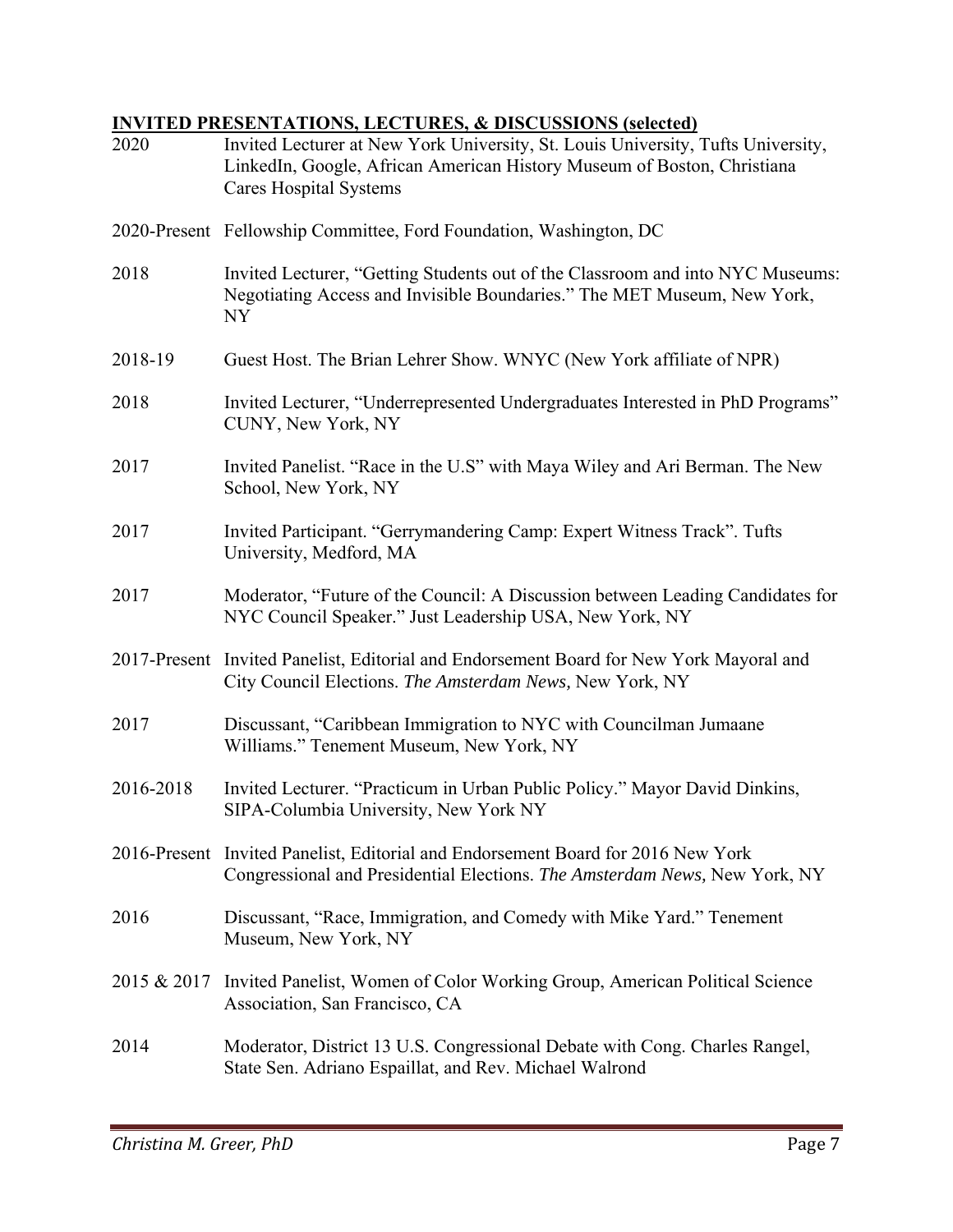| 2014 | Invited Panelist, Dreams for NYC Inspired by MLK: WNYC and Apollo Uptown<br>Hall Series. New York, NY                                         |
|------|-----------------------------------------------------------------------------------------------------------------------------------------------|
| 2013 | Moderator, "Future of the Council: A Roundtable Discussion between Leading<br>Candidates for NYC Council Speaker." Common Cause, New York, NY |
| 2013 | Women of Color Working Group, American Political Science Association,<br>Chicago, IL                                                          |
| 2013 | Invited Panelist, Editorial and Endorsement Board for New York City 2013<br>Elections. The Amsterdam News, New York, NY                       |
| 2013 | Invited Presenter, Immigration Conference Mini Book Presentations, American<br>Sociological Association, New York, NY                         |
| 2012 | Moderator and Discussant, "2012 Election in Context," at the Apollo Theater,<br>New York, NY                                                  |

# **CONFERENCE PARTICIPATION1**

American Political Science Association National Conference of Black Political Scientists Midwest Political Science Association Collegium for African-American Research Association for the Study of the Worldwide Diaspora American Sociological Association Southern Political Science Association New York American Association of Public Opinion Research Midwest Association of Public Opinion Research New York Political Science Association

#### **MEDIA (selected)**

Print Quotes: *New York Times*, *Newsday, NY Daily News, NY Post, Craines*, *Reuters, Associated Press, La Opinion, The Washington Post, Christian Science Monitor, Metro NY, am New York, Philadelphia Tribune*, *Dallas Morning News, Epoch Times, Amsterdam News, La Presse, USA Today, www.theroot.com*, and the *Tremont Tribune* on topics related to state and local, racial, urban, immigrant, and electoral politics. Also, supplied analysis and report cards for 2012 Presidential and 2013 Mayoral debates for the *NY Daily News.*

Radio Interviews: *NPR, WNYC* (New York NPR Affiliate), *WBAI* (Pacifica Radio), *BBC, PBS 13* (NJNET), *Sirius XM, WFUV, WURD, WWRL, WBGO* (Newark Public Radio), and *WBUR* (NPR-Boston).

<sup>&</sup>lt;sup>1</sup> Paper titles and leadership roles provided upon request.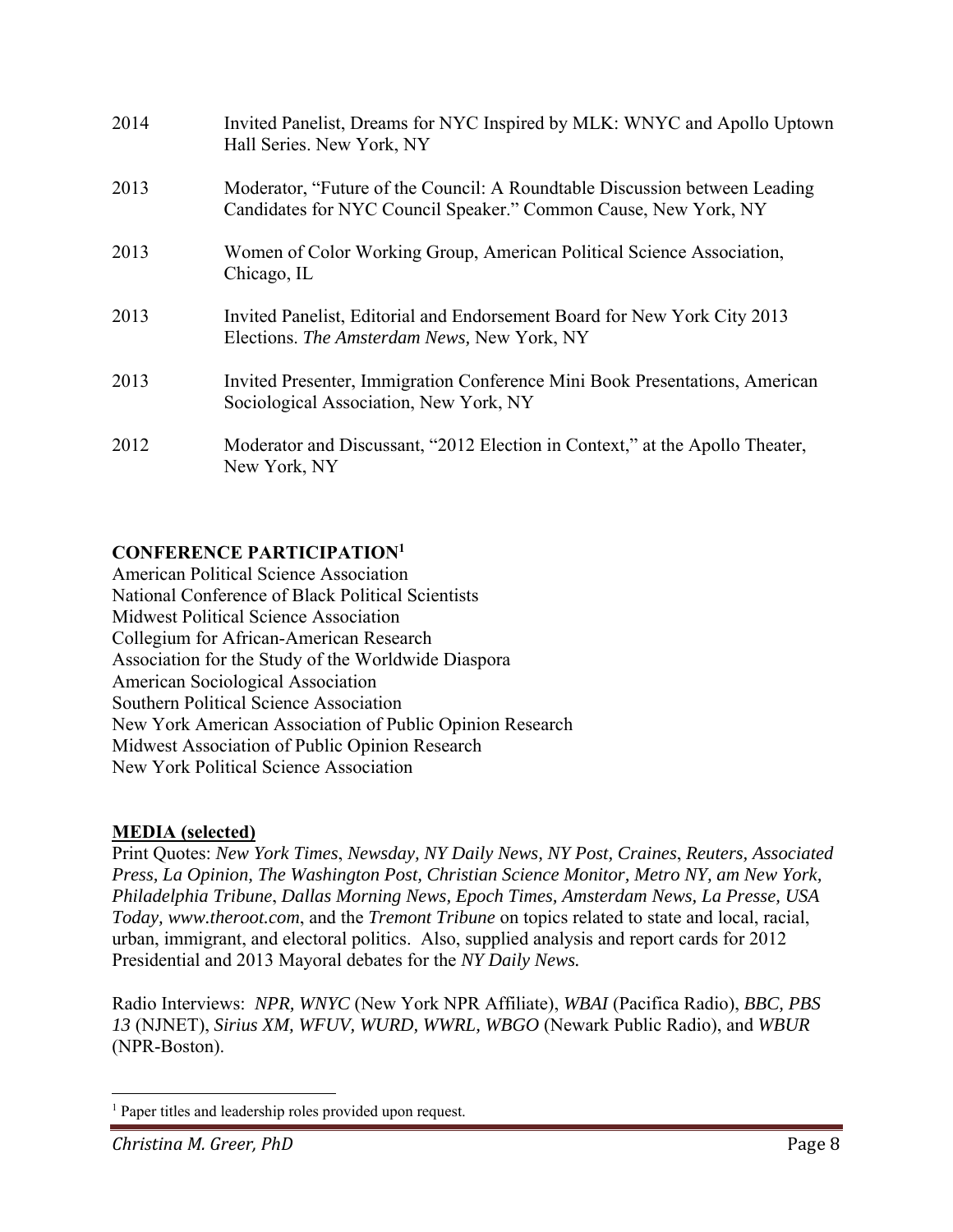On-Air Interviews: NY1 Political Contributor, MSNBC, Comedy Central, CNBC, NY1 (served as their 2012, 2013, and 2020 election night correspondent and 2013, 2014, and 2017 inauguration correspondent), MNN, *Friends Like Us* Comedy Podcast, PBS, Ozy.com, Al-Jazera, Middle East Broadcasting Network, ABC-Channel 7 News, Fox 5 Good Day New York, Arise TV, NJNet (PBS), Pix-11, NBC Nightly News (as well as served as their 2010 election night correspondent), The Grio (a website affiliated with NBC), and Fox Mundo-Latino.

#### **EXTERNAL AWARDS**

| 2020      | City & State "Top 100 Most Powerful Black New Yorkers"                                                                           |
|-----------|----------------------------------------------------------------------------------------------------------------------------------|
| 2020      | Diverse: Issues in Higher Education Magazine "Top 35 Women in Higher<br>Education"                                               |
| 2020      | City & State "Bronx Power 50"                                                                                                    |
| 2019      | City & State "Top 100 Most Powerful Black New Yorkers"                                                                           |
| 2016      | African American Day Parade Committee "Meritorious Leadership Award"                                                             |
| 2014      | City & State "Top 40 Under 40 Rising Stars in NYC"                                                                               |
| 2014      | Amsterdam News Top 20 People to watch in the next 20 years                                                                       |
| 2014      | Manhattan Young Democrats "Engendering Progress Award"                                                                           |
|           | <b>PROFESSIONAL SERVICE (selected)</b>                                                                                           |
| 2020      | Co-Chair, American Political Science Association Presidential Covid Task Force                                                   |
| 2020      | Member, American Political Science Association Presidential Systemic Inequities<br>Task Force and Working Group                  |
| 2018-2020 | Treasurer, Race and Ethnic Politics Section, American Political Science<br>Association                                           |
| 2018      | Chair, Hanes Walton Career Award Committee, American Political Science<br>Association                                            |
| 2018      | Chair, Editorial Board Search Committee, National Political Science Review,<br>National Conference of Black Political Scientists |
| 2018      | Conference Co-Chair, APSA Urban Politics Section, Boston, MA                                                                     |
|           | 2017-Present Editorial Board Member, Politics, Groups, and Identities                                                            |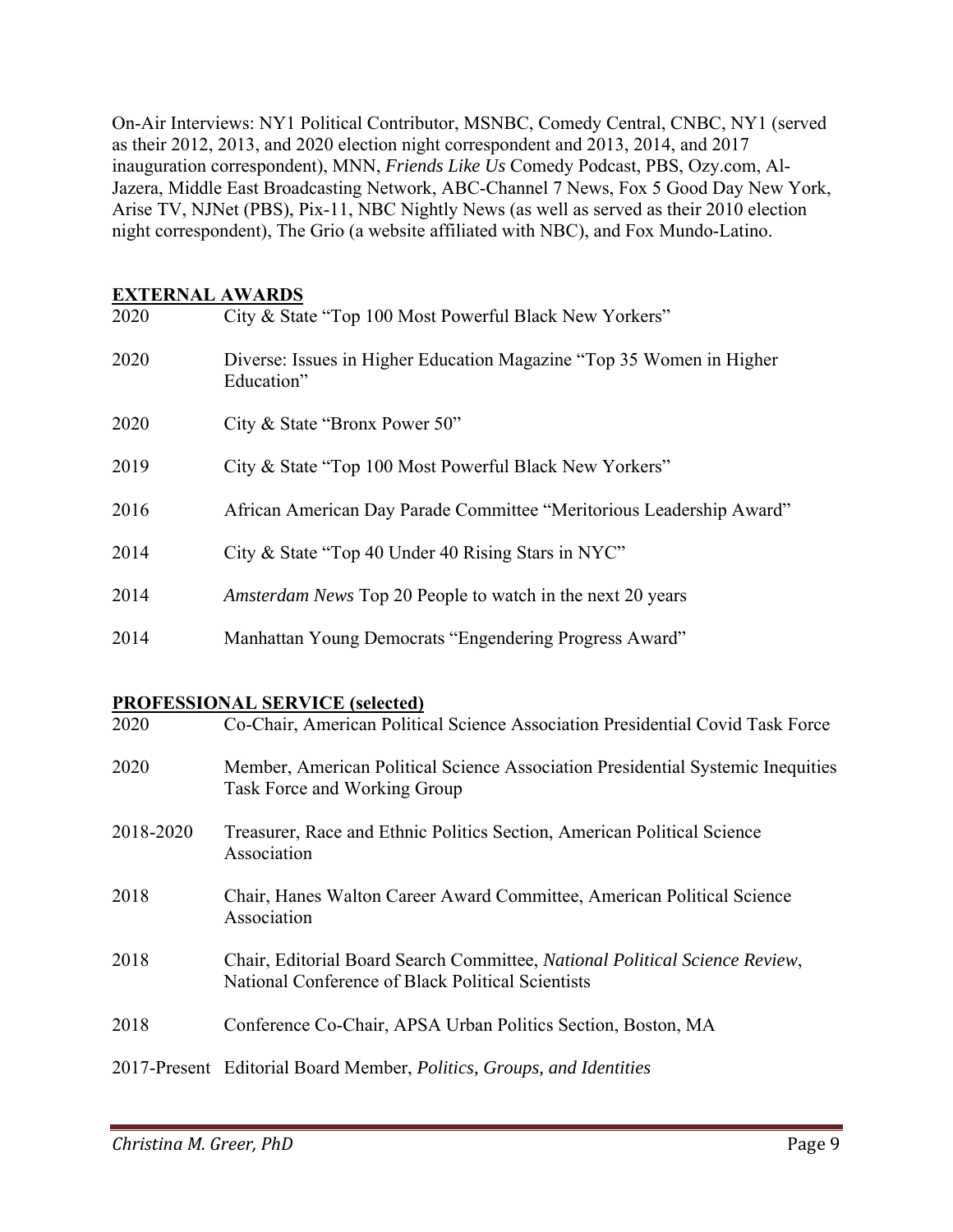|           | 2017-Present Editorial Board, Fordham University Press, Fordham University                                      |
|-----------|-----------------------------------------------------------------------------------------------------------------|
| 2015-2020 | Editorial Board, National Political Science Review, National Conference of Black<br><b>Political Scientists</b> |
| 2016-2017 | Annual Conference Co-Chair, National Conference of Black Political Scientists,<br>San Diego, CA                 |
| 2016      | Co-Chair, W.E.B. Du Bois Best Book Award, National Conference of Black<br><b>Political Scientists</b>           |
| 2016      | Chair, Ralph Bunche Best Book Award, American Political Science Association                                     |
| 2015      | Conference Co-Chair, Urban Politics Section, American Political Science<br>Association                          |
| 2015      | Judge, Byran Jackson Dissertation Award, American Political Science<br>Association                              |
|           | 2014-Present Editorial Board, Women in Politics Journal, American Political Science<br>Association              |

#### **BOARD MEMBERSHIPS**

|           | 2020-Present Mark Twain House, Hartford, CT                                |
|-----------|----------------------------------------------------------------------------|
|           | 2020-Present Ellis Island Museum, New York, NY                             |
|           | 2018-2019 Riders Alliance, New York, NY                                    |
|           | 2018-Present Community Change, Washington, DC                              |
|           | 2017-Present Tenement Museum, New York, NY                                 |
| 2017-2019 | Black Alliance for Just Immigration (BAJI), New York, NY                   |
| 2017-2019 | Human Services Council, New York, NY                                       |
|           | 2016-Present Tufts University, Board of Advisors, Medford, MA              |
| 2016-2017 | Program Committee, YWCA of New York City, New York, NY                     |
| 2015-2017 | Justice Resource Center, New York, NY                                      |
| 2010-2017 | Project Vote, Former Secretary and Treasurer, Washington, DC               |
| 2014-2016 | Safety Net Project (Urban Justice Center), Executive Council, New York, NY |
|           |                                                                            |

#### **OTHER**

2020-Present Co-Host What's In It For Us Podcast on Thegrio.com

2020-Present Juror, Gotham Book Prize

2019-Present Host and Producer, *The Counter* on Ozy.com

2018-Present Co-Host FAQ-NYC Podcast